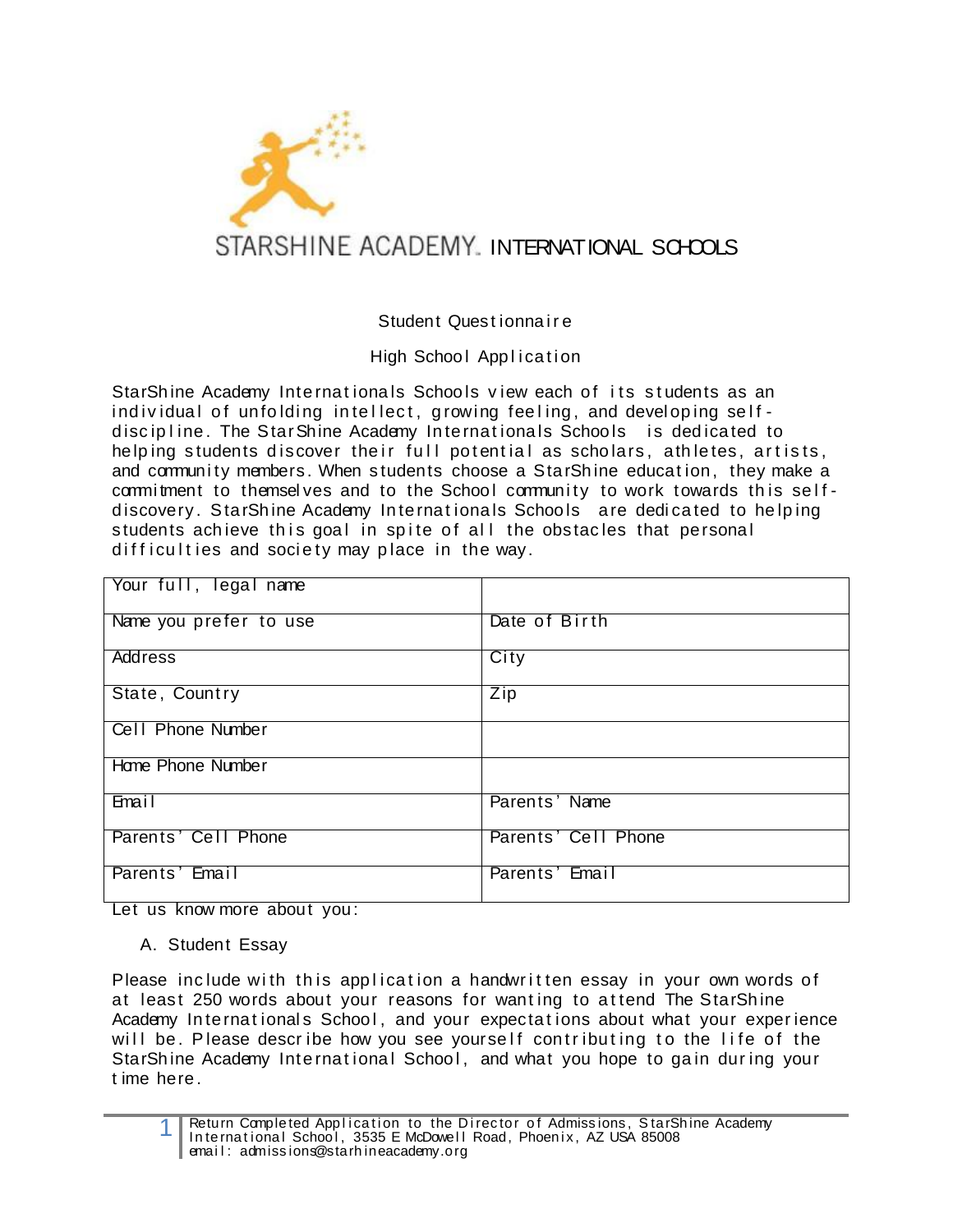## B. Student Sketch

Take some time to sketch a human being on a separate piece of paper. Please make the sketch as complete and detailed as you can. This is not meant to be an assessment of your artistic ability, but a window into how you express yourself on paper .

## C. Quest ions

1. Which subjects in school have you enjoyed most, and why? Which subjects are the most challenging for you?

2. Do you read on your own? If so, what are some books that you have read recently? Why did you enjoy (or not enjoy) reading them?

3. Do you enjoy writing? What types of writing have you done? Poetry? Short Stories? Plays? Music? An article for the school newspaper or yearbook? If you have written something please give us a sample.

4. What recent school exper iences have you en joyed or found va luab le? Have you participated in any school organizations or extra-curricular activities? What activities do you participate in outside of school?

5. Do you have, or plan on having, a paid job during the school year? Why?

6. Have you ever done volunteer work? How did you get this job? Did you enjoy and/or learn something from it?

7. How do you usually spend your free time?

8. What sort of activity or job would you most like to have during the summer months?

9. Do you like to sketch, paint, or sculpt? What types of projects have you done?

10. Please describe any craft work you have done such as weaving, pottery, metal-work, stained glass, stone-carving, wood-carving, etc. Did you enjoy it?

11. What is your level of interest in music? Do you play an instrument? Do you read mus ic? Do you en joy mus ic?

12. Do you like to sing? Have you sung in a choir or taken lessons? Have you attended any concerts or operas?

13. Have you seen any live theater? What plays have you especially enjoyed?

14. Do you like to act? Have you ever acted in or contributed to a drama production? Please elaborate.

15. Do you see many movies? What are some of your favorites?

16. How much time do you spend watching TV/ or videos and listening to music? What are some of your favorite shows and types of music?

<sup>2</sup> Return Completed Application to the Director of Admissions, StarShine Academy In te rnational School, 3535 E McDowell Road, Phoenix, AZ USA 85008 email: admissions@starhineacademy.org